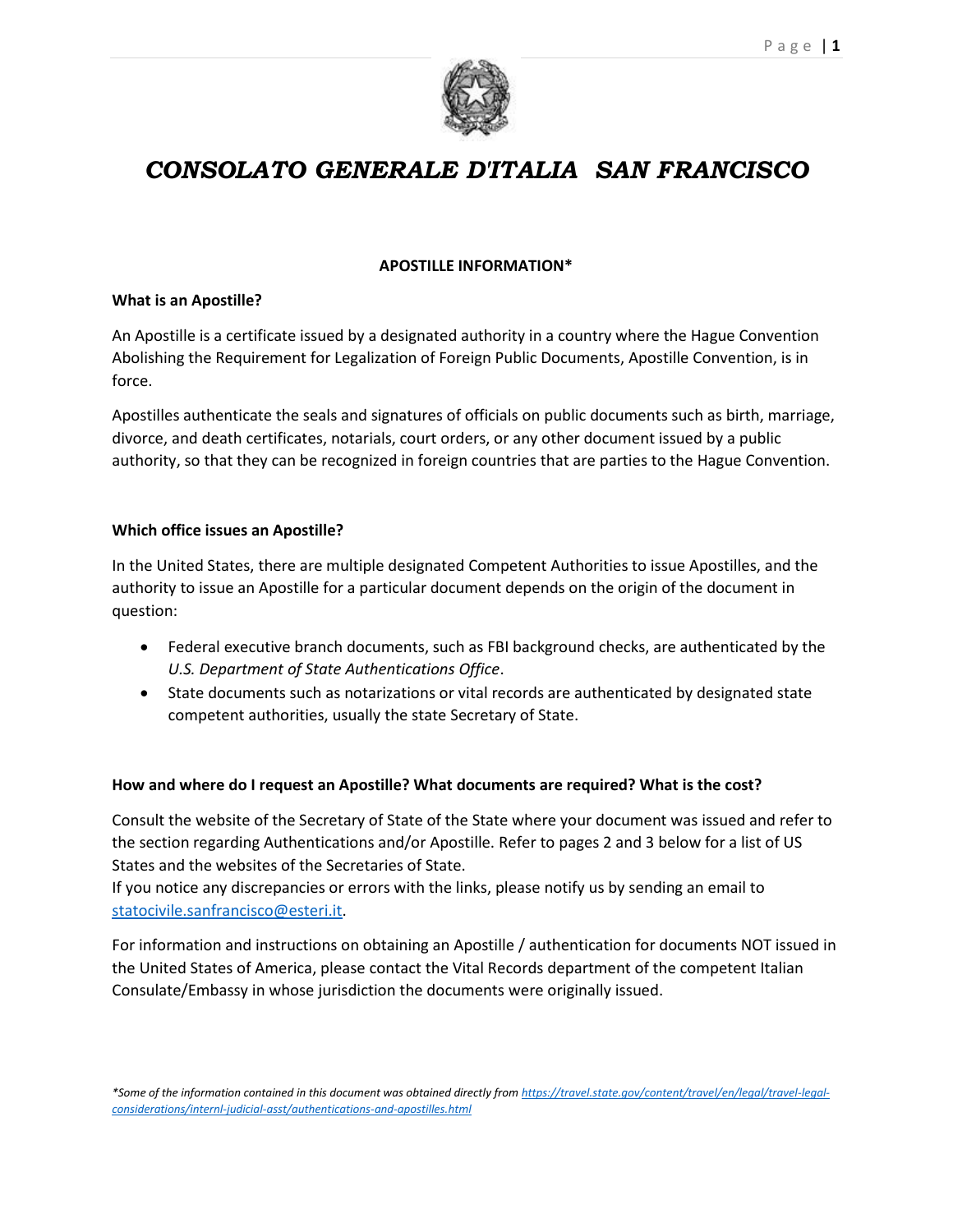



# *CONSOLATO GENERALE D'ITALIA SAN FRANCISCO*

### **US States and websites for Secretaries of State**

| <b>STATE</b>         | <b>WEBSITE FOR APOSTILLE INFORMATION AND INSTRUCTIONS</b>                                                                       |
|----------------------|---------------------------------------------------------------------------------------------------------------------------------|
| Alabama              | https://sos.alabama.gov/administrative-services/authentications                                                                 |
| Alaska               | https://ltgov.alaska.gov/notaries-public/authentications-and-apostilles/                                                        |
| Arizona              | https://azsos.gov/services/authentication-and-apostille                                                                         |
| <b>Arkansas</b>      | https://www.sos.arkansas.gov/business-commercial-services-bcs/apostille-certification                                           |
| California           | http://www.sos.ca.gov/notary/authentication/                                                                                    |
| Colorado             | http://www.sos.state.co.us/pubs/notary/apostilleHelp.html                                                                       |
| <b>Connecticut</b>   | https://portal.ct.gov/SOTS/Legislative-Services/Authentication-of-Documents-and-the-Apostille                                   |
| <b>Delaware</b>      | https://corp.delaware.gov/apost_info/                                                                                           |
| <b>Florida</b>       | http://dos.myflorida.com/sunbiz/other-services/apostille-notarial-certification/                                                |
| Georgia              | https://www.gsccca.org/notary-and-apostilles/apostilles/general-apostille-information                                           |
| Hawaii               | http://ltgov.hawaii.gov/the-office/apostilles-and-certifications/                                                               |
| Idaho                | https://sos.idaho.gov/notary/apostille/index.html                                                                               |
| <b>Illinois</b>      | http://www.cyberdriveillinois.com/departments/index/apostilles.html                                                             |
| Indiana              | https://www.in.gov/sos/business/4096.htm                                                                                        |
| lowa                 | https://sos.iowa.gov/business/pdf/APCERT.pdf                                                                                    |
| <b>Kansas</b>        | http://www.kssos.org/business/notary_public/certifications.html                                                                 |
| Kentucky             | https://www.sos.ky.gov/bus/businessrecords/Pages/Apostilles-and-Authentications.aspx                                            |
| Louisiana            | https://www.sos.la.gov/NotaryAndCertifications/Certifications/AuthenticateSignaturesOfLouisia<br>naOfficials/Pages/default.aspx |
| <b>Maine</b>         | https://www.maine.gov/sos/cec/apostilles/                                                                                       |
| <b>Maryland</b>      | http://sos.maryland.gov/Certifications/Pages/default.aspx                                                                       |
| <b>Massachusetts</b> | http://www.sec.state.ma.us/pre/precom/comidx.htm                                                                                |
| Michigan             | https://www.michigan.gov/sos/0,4670,7-127-1638 8734---,00.html                                                                  |
| Minnesota            | https://www.sos.state.mn.us/notary-apostille/apostille-authentication/                                                          |
| Mississippi          | http://www.sos.ms.gov/BusinessServices/Pages/Apostilles-Authentications.aspx                                                    |
| Missouri             | https://s1.sos.mo.gov/business/notary/notary/certify                                                                            |
| Montana              | https://sosmt.gov/notary/apostilles/                                                                                            |